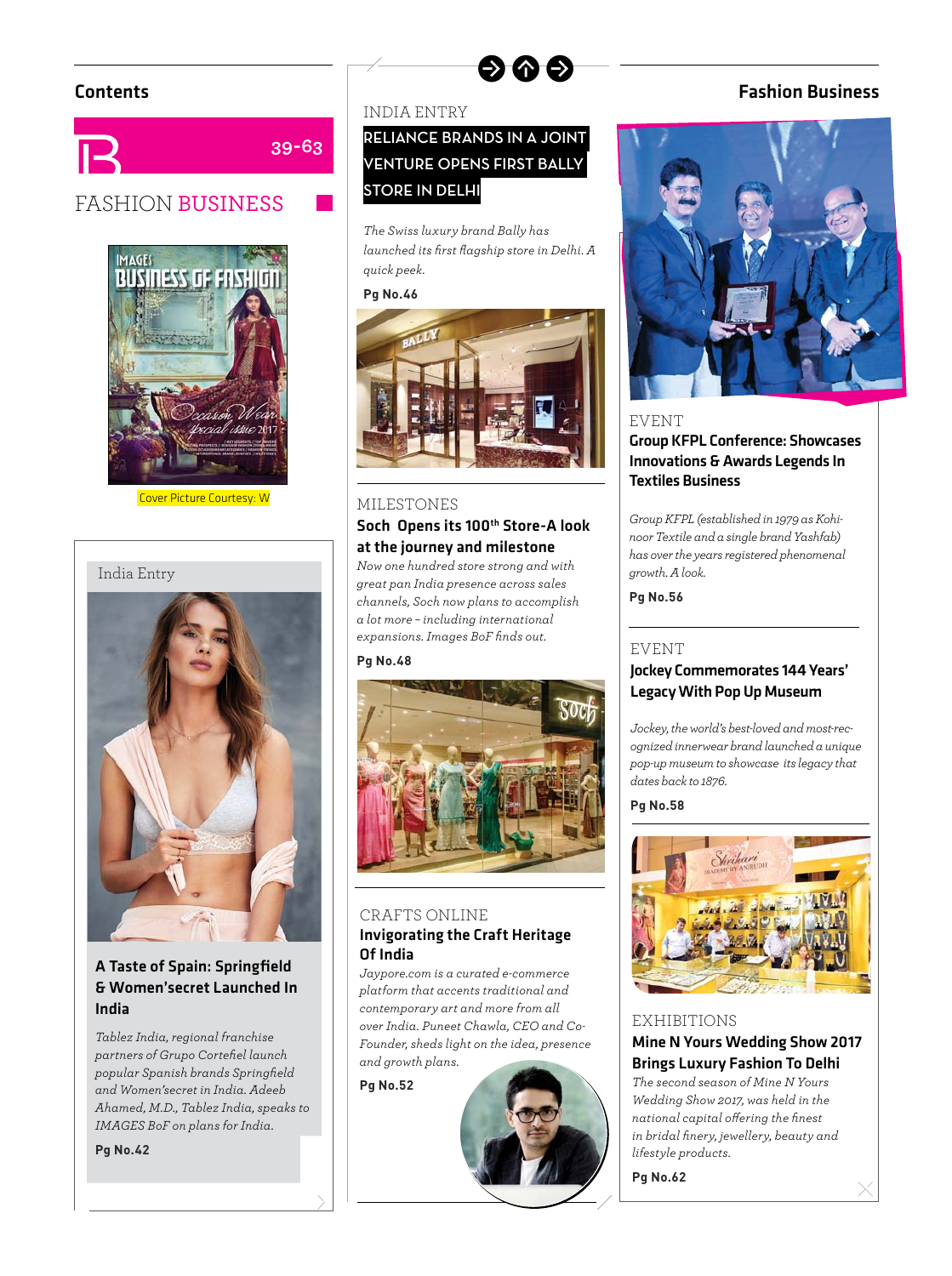### Contents



**65-161**

### FASHION RETAIL



FOCUS FEATURE

#### Designer Fashion Zooms Ahead: From Occasional Wear To Occasion Wear

Team BoF speaks to some of Indian's top designers for their take on the impact of the rise of occasion based shoppong on their fashion businesses.

#### **Pg No. 74**

#### RETAILER TALK

### Opportunities In Occasion Wear

With all year round occasion wear opportunities for powerhouse homegrown ethno brands in prevalence now, Team Images BoF explores how these are playing out.

#### **Pg No. 84**



FOCUS: BESPOKE

#### Bespoke Occasion Wear: The Sunshine Market

Images BoF talks to a trio of veterans in bespoke fashion on the unique dynamics of the bespoke occasion wear market.

**Pg No. 90**

### Showcase: Occasion WEAR COLLECTIONS

| 97               | Cadini            | 114 | Selected    |
|------------------|-------------------|-----|-------------|
| 98               | Chaitali Biplab   |     | Homme       |
| 100 <sub>1</sub> | Corneliani        | 115 | <b>SFW</b>  |
|                  | 102 Giovani       | 116 | Shree       |
|                  | 104 Jahanpanah    | 118 | Soch        |
|                  | 106 Kalki Fashion | 120 | Springfield |
|                  | 108 Libas         | 121 | Taneira     |
|                  | 110 Nargis        | 122 | Turtle      |
| $112 -$          | Sabhyata          |     |             |

 $\mathbf{U}$ 

#### FOCUS: JEWELLERY & WATCHES

#### The Promising Precious Wearables **MARKET**

This exclusive feature looks at the the factors influencing the precious jewellery and watches market, and how fashion shoppers are transforming demand.

**Pg No. 124**

### Showcase: Jewellery & Watches

- 128 Aspen
- 129 Caratlane
- 130 Dwarkadas Chandumal Jewellers
- 132 Reliance Jewels
- 133 Senco Gold



#### FOCUS: FOOTWEAR

#### Putting The Best Foot Forward FOR THAT SPECIAL OCCASION

The per capita consumption of footwear has increased from 1.6 to 2.4 in the past five years, and this segment is now among the fastest emerging industries in fashion retail. An overview.

**Pg No. 134**

### Showcase: Footwear

### 140 Alberto Torresi

- 141 Bata
- 142 Clarks
- 143 Metro Shoes
- 144 Occeedee
- 147 Woodland

### Fashion Retail



### LEAD FEATURE **OCCASION WEAR IN INDIA: SEGMENTS, DRIVERS & PROSPECTS**

*The occasion wear market in India has witnessed quantum growth. Team Technopak presents an analysis of the growing trends, top drivers, currently popular segments and future prospects..* **Pg No.68**



#### FOCUS: ACCESSORIES

#### Accessorising For That Perfect **OCCASION**

No special day appearance is complete without the perfect set of fashion accessories. Images BoF delves deeper into the fashion accessories segment.

#### **Pg No. 148**

### Showcase: **Accessories**

154 Baggit 155 Da Milano 156 E2O 158 Just Scarves 160 Lavie